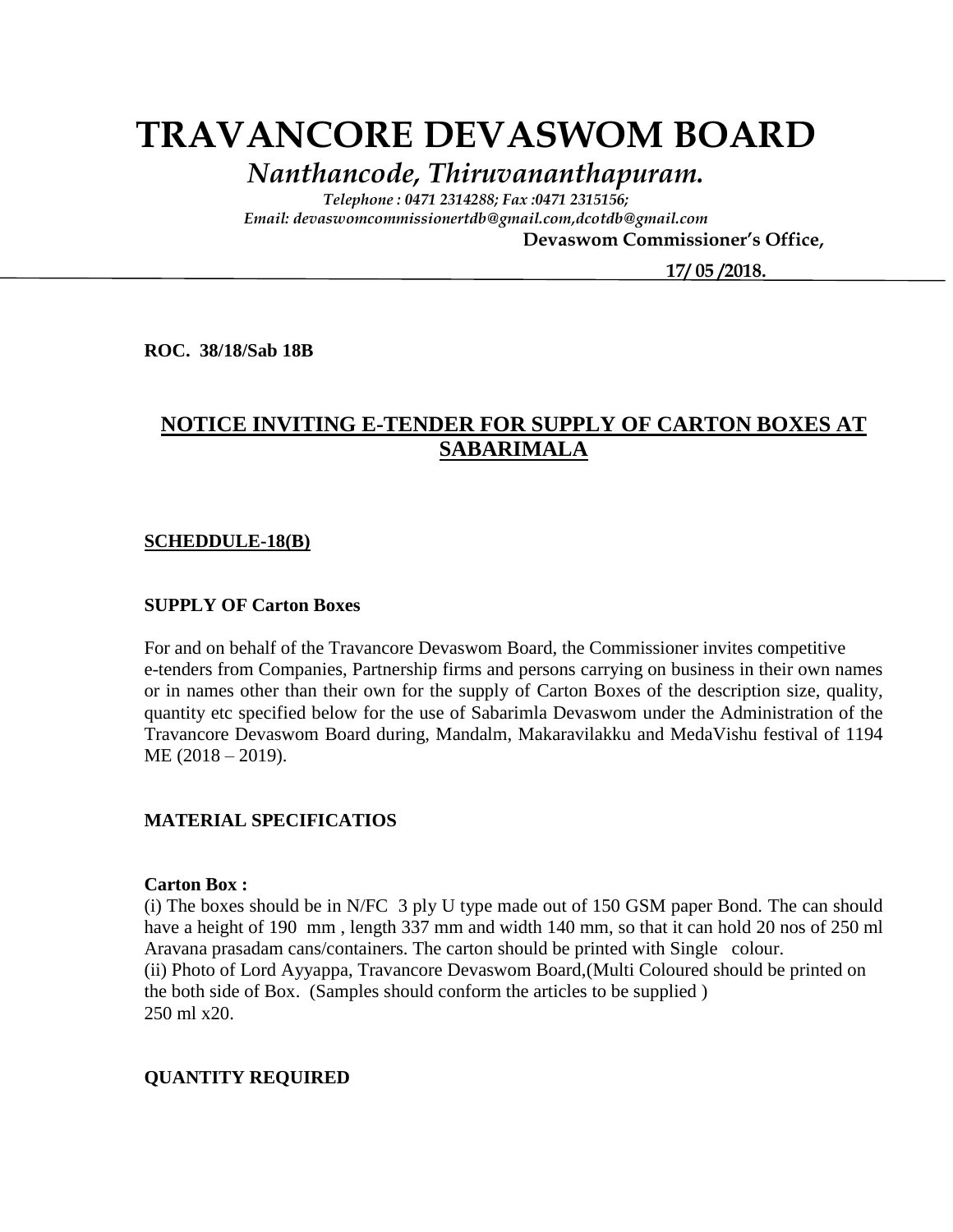#### **Carton Box :** 50,000 numbers

The bidders should have the necessary portal enrolment with their own Digital Signature Certificate.

Details of pre-qualification criteria for the tenders, time and schedule and cost of bidding document, EMD to be submitted by the bidder for participation in this bid are given below.

- (a) Cost of tender document  $-Rs$ . 100/- through online
- (b) Earnest Money Deposit –50,000/- through online

#### **Pre-Qualification criteria**

The tenders are required to furnish following documents.

- A. A declaration as to the legal status of the tenders (viz. whether the tenderer is an Individual or an individual carrying on business in a name other than his / her own name, partnership firm registered with the Registrar of firms or company incorporated under the provision of the Companies Act etc. accompanied by documents as to prove legal status of the tenderer.
- B. In the case of partnership firms true photocopies of the partnership deed, Registration Certificate issues by the Registrar of firms and the name and full particulars of all the continuing partners as entered in the Registrar of firms and in the case of Companies the Memorandum of association and the Articles of Association and the Certificate of incorporation and the Rules of Bylaws of the company attest by a Gazatted Government Servant or a Notary Public.
- C. The Balance sheet and profit and loss account for the three preceding Financial years, duly attested by a Chartered Accountant.
- D. Certificate showing the experience in the respective fields issued by the District level Officers of the Industries Department of the State Government.
- E. A Passport size photo along with three specimen signatures duly attested by a Gazetted Officer or Notary Public.
- F. The tenderer must submit an unconditional declaration accepting all the terms and conditions prescribed herein with regards to supply along with the tender and that he is not defaulter to the Board on any earlier occasions.
- (c) Mode of submission of tender : Tender should be submitted online in " etenders.kerala.gov.in".
- (d) Tender documents consisting of qualification information and eligibility criteria of bidders, Technical specification, schedule of quantities etc. are available in the web site "tenders.keral.gov.in".
- (e) Other details of tender documents will be available in the website "etenders.kerala.gov.in".
- (f) Trancore Devaswom Board reserves right to reject any or all tenders without assigning any reason thereof.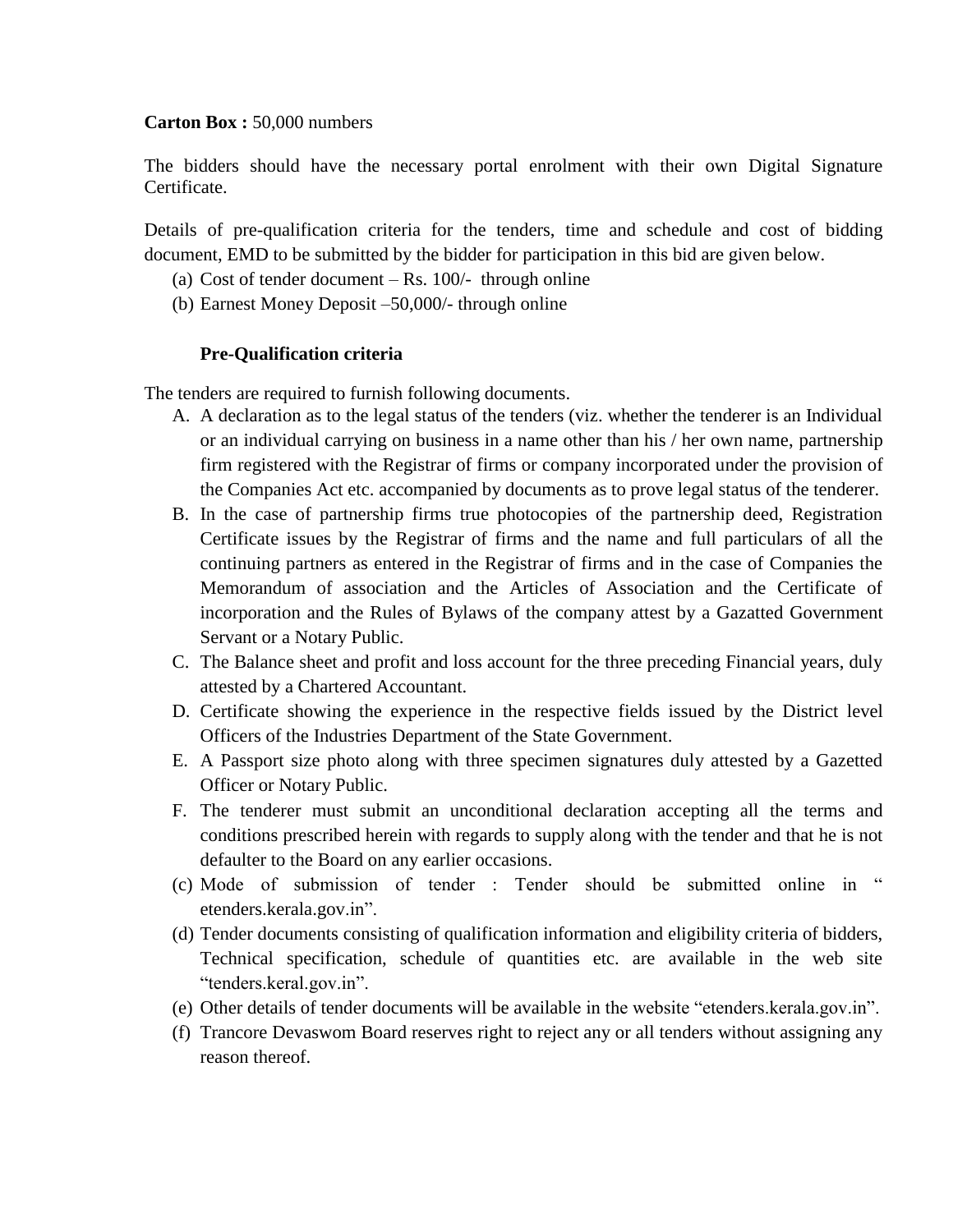# **Tender closing date : 05/06/2018 @ 11AM Tender opening date : 07/06/2018 11 Am**

Special instructions to the bidder for the e-submission of the bids

- (a) Bidder should do the registration in the tender site http://etenders.kerala.gov.in using the option available. Then the Digital Signature Registration has to be done with the e-token, after logging into the site. The e-token may be obtained from one of the authorized certifying authorities such as SIFY/TCS/nCode.
- (b) If there is any clarification, this may be obtained online through the tender site or through the contract details. Bidder should take into account of the corrigendum published if any before submitting the bids through online.
- (c) After the bid submission, the acknowledgement number given by the e-tendering system should be printed by the bidder and kept as a record of evidence for online submission of bid for the particular tender.
- (d) The Tender Inviting Authority (TIA) will not be held responsible for any sort of the delay or the difficulties faced during the submission of bids through online by the bidders.
- (e) The bidder submit the bid documents by online mode through the site http://etenders.kerala.gov.in .
- (f) Each document to be uploaded through online for the tenders should be less than 2 MB. If any document is more than2 MB, it can be converted to rar/zip format and then the same can be uploaded. However if the file size is less than 1 MB the time for uploading transaction will be very fast. The total size of the documents in all the covers put up together, should be less than or equal to 12 MB.
- (g) The bidder should ensure that the bid documents submitted should be free from virus and If the documents could not be opened, due to virus, during tender opening, the bid Is liable to be rejected.
- (h) The time settings fixed in the server side and displayed at the top of the tender site, will be valid for all actions of requesting bid submission ,bid opening etc In the etender system. The bidders should follow this time during bid submission.
- (i) All the data being entered by the bidders would be encrypted using PKI encryption techniques to ensure the secrecy of the data. The data entered will not be viewed by authorized persons during bid submission and not be viewable by any one until the time of bid opening. The submitted tender documents become readable only after the tender opening by the authorized individual.

(j) The confidentiality of the bids are maintained since the secured Socket Layer 128 bit Encryption technology is used. Data storage encryption of sensitive field is done